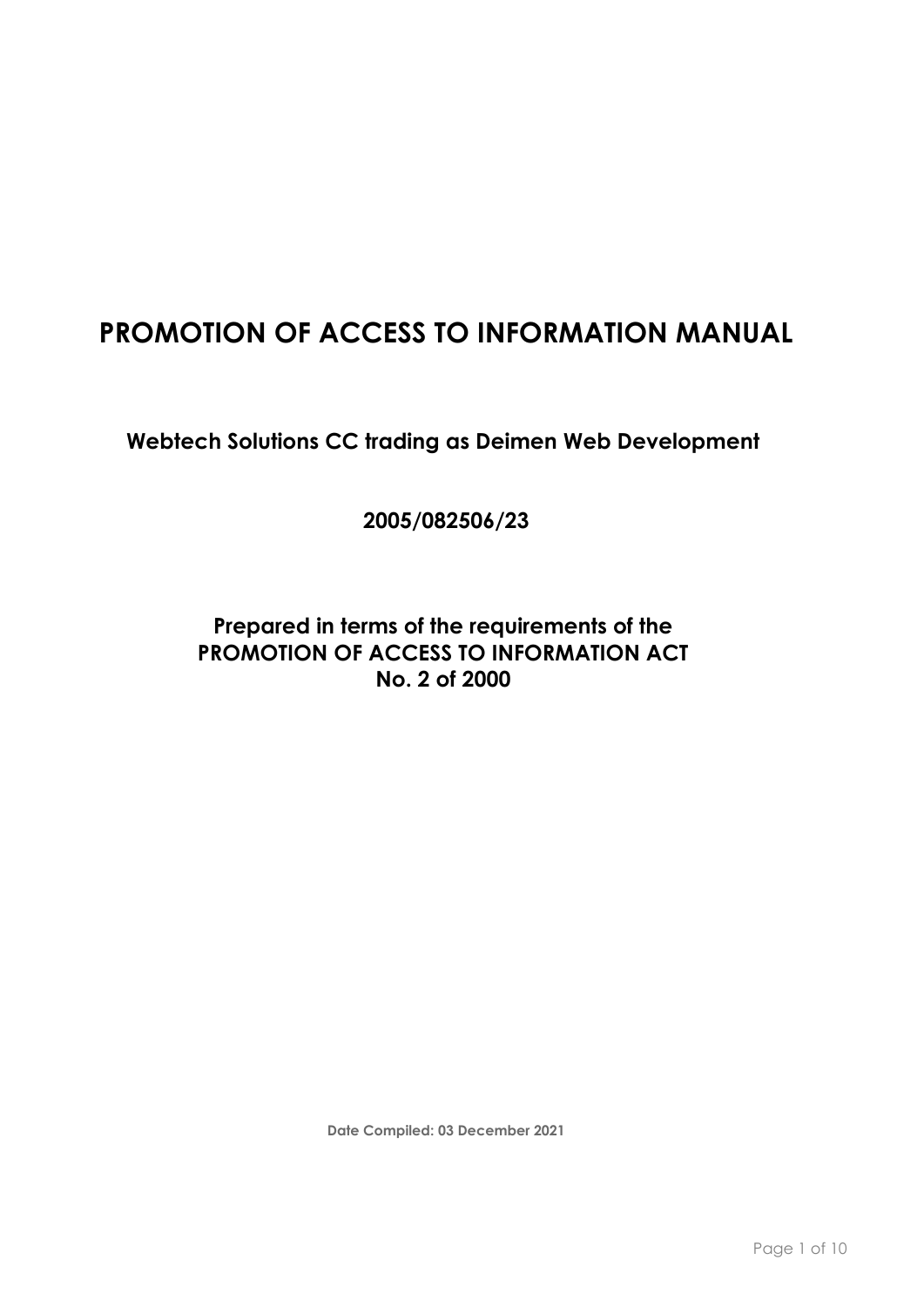# **1. INTRODUCTION**

The Promotion of Access to Information Act 2 of 2000 ("PAIA" or "the Act") gives effect to the constitutional right of access to any information held by the state and any information that is held by another person and that is required for the exercise or protection of any rights. The Protection of Personal Information Act 2013 has amended the PAIA and also requires from private bodies to disclose certain information through the relevant organisation's PAIA Manual.

Specifically, section 51(1) of the Act, read with the Protection of Personal Information Act of 2013, requires a private body to compile a manual that must contain information as specified and required by both PAIA and POPI. In addition, the PAIA manual must set out the formal procedure that a person must follow in order to request to view, update or delete personal information held by the private body.

In this context, a "private body" is defined as any natural person who carries or has carried on any trade, business or profession, but only in such capacity or any partnership which carries or has carried on any trade, business or profession or any former or existing juristic person (e.g. any company, close corporation or business trust).

This organisation falls within the definition of a "private body" and this Manual has been compiled in accordance with the said provisions and to fulfil the requirements of the Act.

In terms of the Act, where a request for information is made to a body, there is an obligation to provide the information, except where the Act expressly provides that the information may not be released. In this context, Section 9 of the Act recognises that access to information can be limited. In In general the limitations relate to circumstances where such release would pose a threat to the protection of privacy, commercial confidentiality, and the exercising of efficient governance.

Accordingly, this manual provides a reference to the records held and the process that needs to be adopted to access such records..

**All requests for access to information (other than information that is available to the public) must be addressed to the Head of the Business named in section 2 of this Manual.**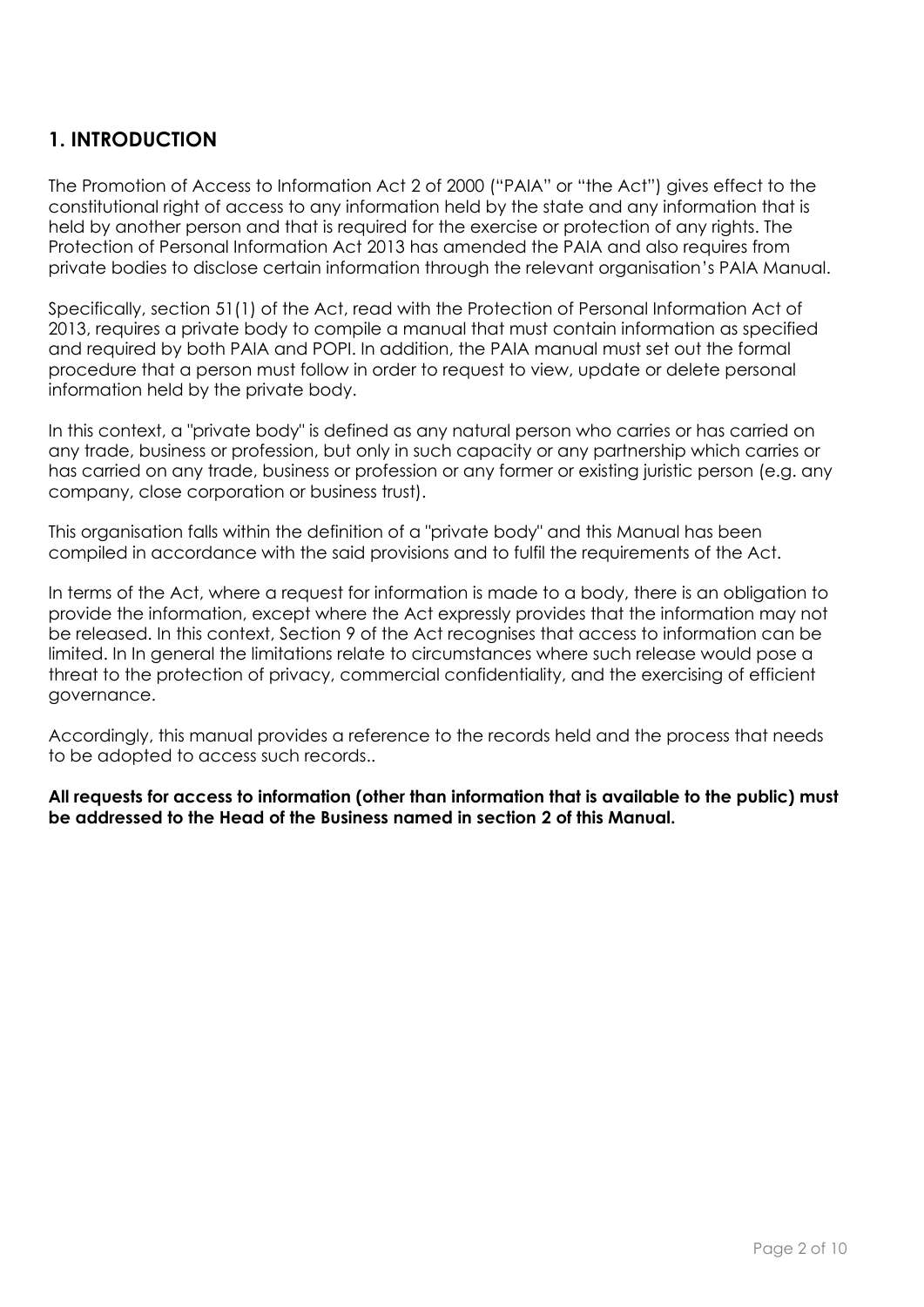### **2. BUSINESS AND CONTACT DETAILS**

| <b>Name of Business:</b> | Webtech Solutions CC trading as Deimen Web Development |
|--------------------------|--------------------------------------------------------|
| <b>Head of Business:</b> | Mr Dalan Holton                                        |
| <b>Position:</b>         | Member                                                 |
| <b>Postal Address:</b>   | P O Box 1906, Gallo Manor, Gauteng, 2052               |
| <b>Physical Address:</b> | 4 Doryce Lane, Morningside Manor, Gauteng, 2196        |
| <b>Phone Number:</b>     | 079 382 9218                                           |
| <b>Email Address:</b>    | dalan@webtech.co.za                                    |
| Website:                 | https://www.deimenweb.co.za/                           |

# **3. SECTION 51(1) OF THE PROMOTION OF ACCESS TO INFORMATION ACT (THE ACT)**

- 3.1 The Act grants a requester access to records of a private body, if the record is required for the exercise or protection of any rights. If a public body lodges a request, the public body must be acting in the public interest.
- 3.2 Requests in terms of the Act must be made in accordance with the prescribed procedures, at the rates provided. The forms and tariff are dealt with in regulations 6 and 7 of the Act.
- 3.3 Requesters are referred to the Guide which, in terms of Section 10 as amended, has been compiled by the Information Regulator established in terms of section 39 of the Protection of Personal Information Act, 2013, and which contains information for the purposes of exercising Constitutional Rights.

A "Request for a copy of the Guide (Form 1)" is available at:

<https://www.justice.gov.za/inforeg/docs2-f.html>

The Guide is also available at:

| JD House, 27 Stiemens Street Braamfontein, Johannesburg, 2001 |
|---------------------------------------------------------------|
| P.O. Box 31533 Braamfontein, Johannesburg, 2017               |
| 010 023 5200                                                  |
| PAIACompliance@infoRegulator.org.za                           |
|                                                               |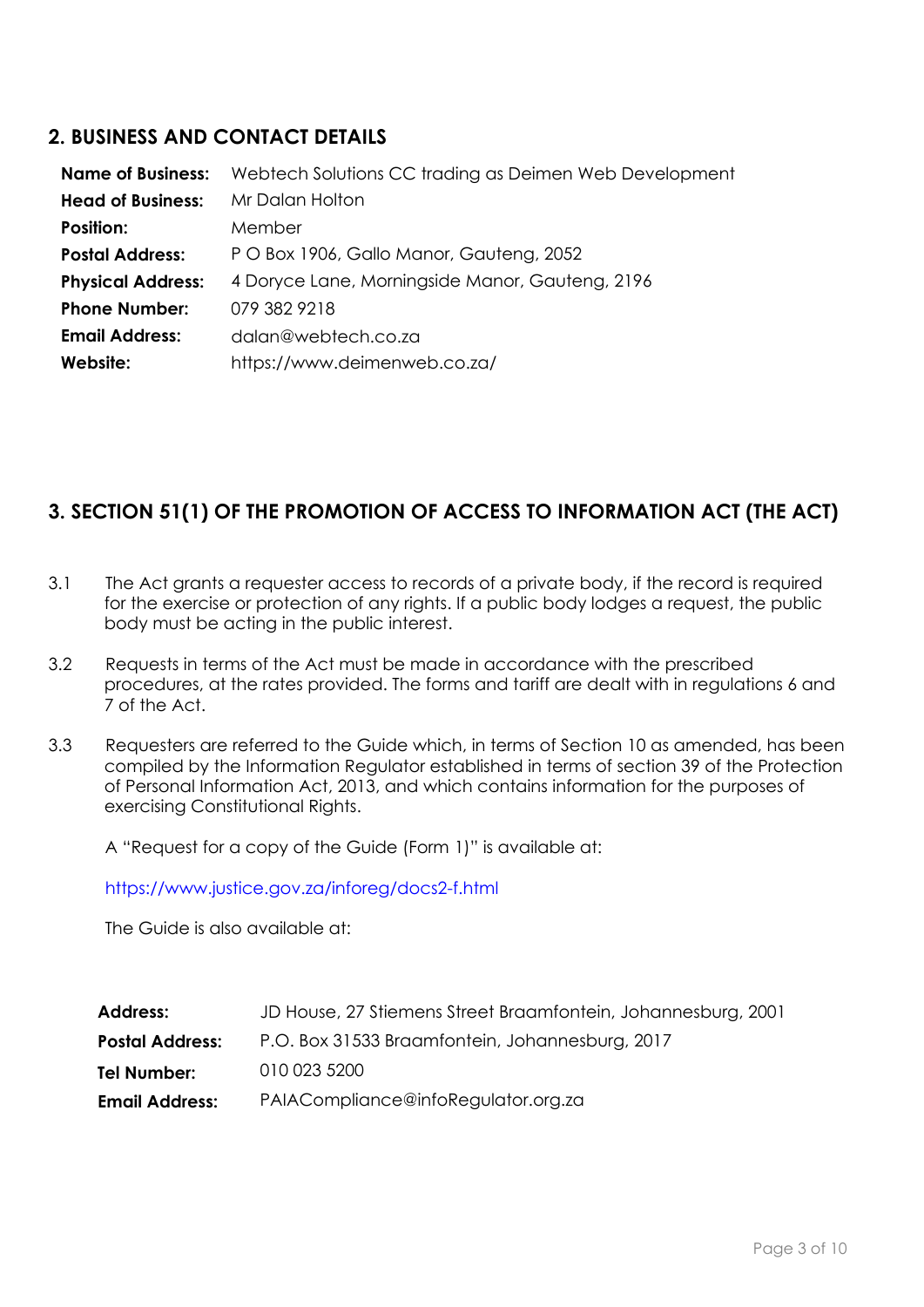# **4. RECORDS AVAILABLE IN TERMS OF SECTION 52(2) OF THE ACT**

Not applicable.

# **5. RECORDS THAT ARE HELD AT THE OFFICES OF THE BUSINESS**

The following is a list of records that are held at the business's office:

### **Administration**

- Correspondence
- Founding Documents
- Shareholder Register
- Statutory Returns

#### **Human Resources**

- General Correspondence
- Personnel Guidelines, Policies and Procedures
- Statutory Records

#### **Operations**

- Brochures on Company Information
- Client and Customer Registry
- Contracts
- General Correspondence
- Marketing and Future Strategies
- Marketing Records
- Sales Records

#### **Finances**

- Annual Financial Statements
- Banking Records
- Contracts
- Financial Transactions
- General Correspondence
- Internal Audit Records
- Tax Records (company and employee)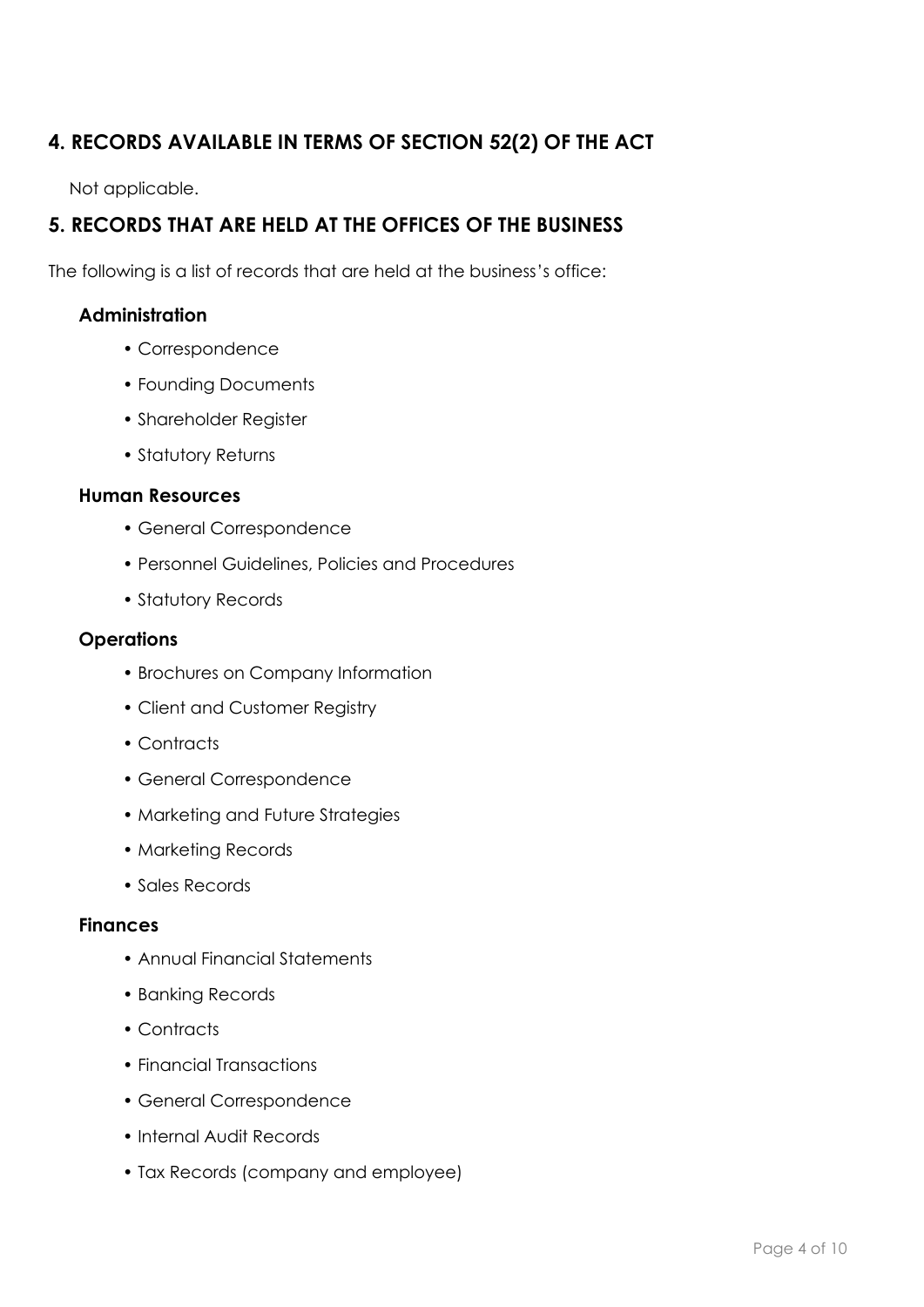#### **Information Technology**

• IT Policies and Procedures

#### **Statutory Records:**

At present these include records (if any) held in terms of:

- Close Corporations Act 69 of 1984
- Consumer Protection Act 68 of 2008
- Electronic Communications and Transactions Act 25 of 2002
- Income Tax Act 95 of 1967
- Intellectual Property Laws Amendments Act 38 of 1997
- Promotion of Access to Information Act 2 of 2000

### **6. PROCESSING OF PERSONAL INFORMATION**

#### **Purpose of Processing**

- Fulfilling statutory obligations in terms of applicable legislation
- Historical record keeping, research and recording statistics necessary for fulfilling your business objectives.
- Keeping of accounts and records
- Monitoring, maintaining and managing our contractual obligations to customers, clients, suppliers, service providers, employees, directors and other third parties
- Obtaining information necessary to provide contractually agreed services to a customers and clients
- Resolving and tracking complaints
- Verifying information provided to us

#### **Categories of Data Subjects**

- Clients and client's employees, representatives, agents, contractors and service providers
- Our stakeholders

#### **Categories of Personal Information processed**

#### **Natural Persons**

- Names
- Physical and postal addresses
- Email address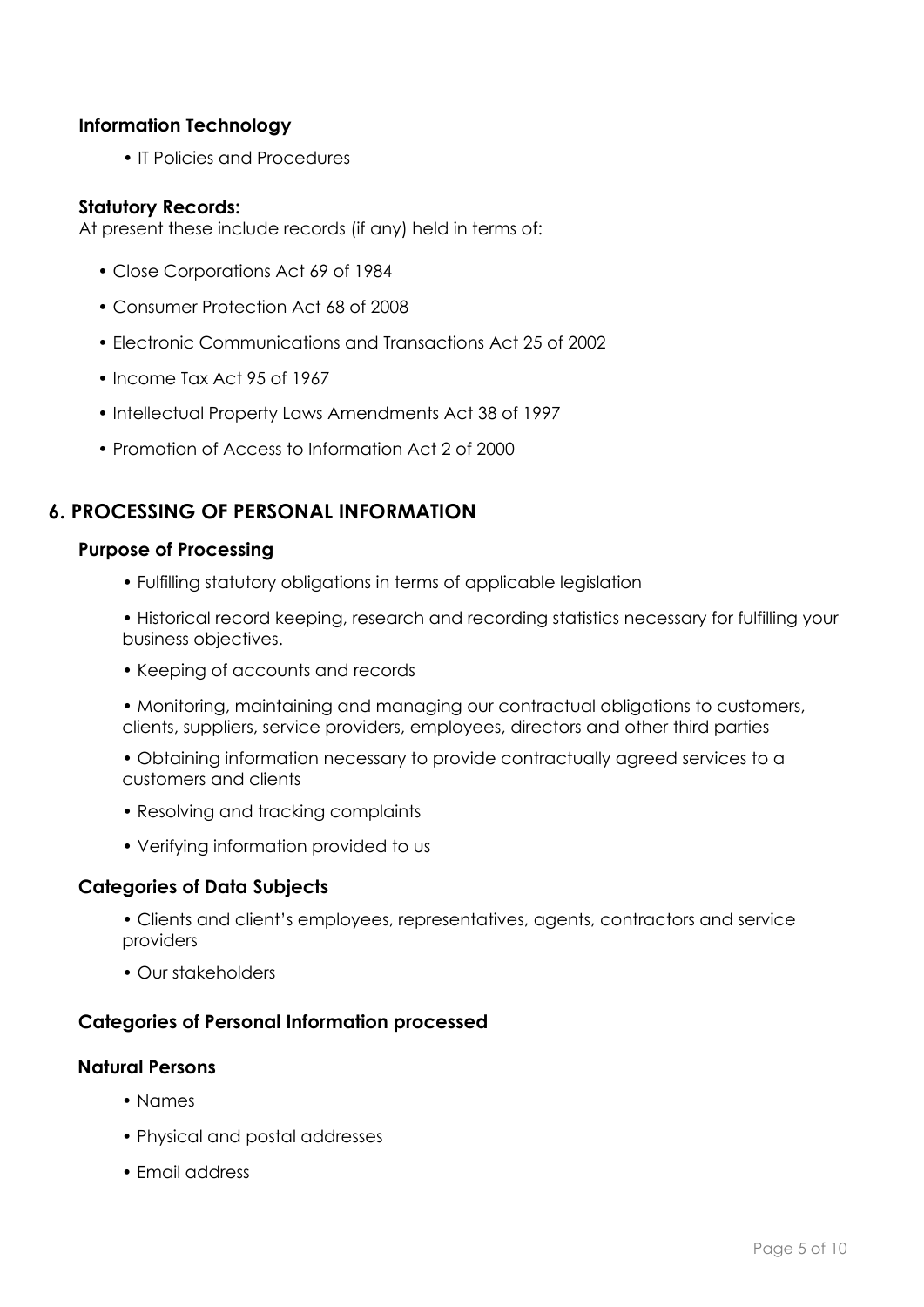#### **Juristic Persons**

- Names of contact persons
- Name of Legal Entity
- Registration Number
- Physical and Postal address and contact details

#### **Possible Recipients of Personal Information**

- Auditors
- Employees of the organisation
- Police / courts where necessary

#### **Trans-border / cross border flows of personal information**

It may be required from time to time need to share personal information of data subjects with third parties in other countries. Any sharing of personal information of data subjects with third parties in other countries will be done only if the recipient of the information is subject to a law, binding corporate rules or binding agreement which provide an adequate level of protection which effectively upholds principles for reasonable processing of the information that are substantially similar to the conditions for the lawful processing of personal information relating to a data subject who is a natural person and, where applicable, a juristic person, as set out in the Protection of Personal Information Act and the data subject consents to the transfer.

Any such transfer will have to be shown to be necessary for the performance of a contract between the data subject and the recipient in question, or for the implementation of precontractual measures taken in response to the data subject's request.

#### **General Description of Information Security Measures**

Up to date technology is employed to ensure the confidentiality, integrity and availability of the Personal Information under our care.

Measures include:

- Acceptable usage of personal information
- Access control to personal information
- Computer and network security including Firewalls, Virus protection software and update protocols
- Internal process to report security breach or anticipated security breach
- Logical and physical access control
- Monitoring access and usage of private information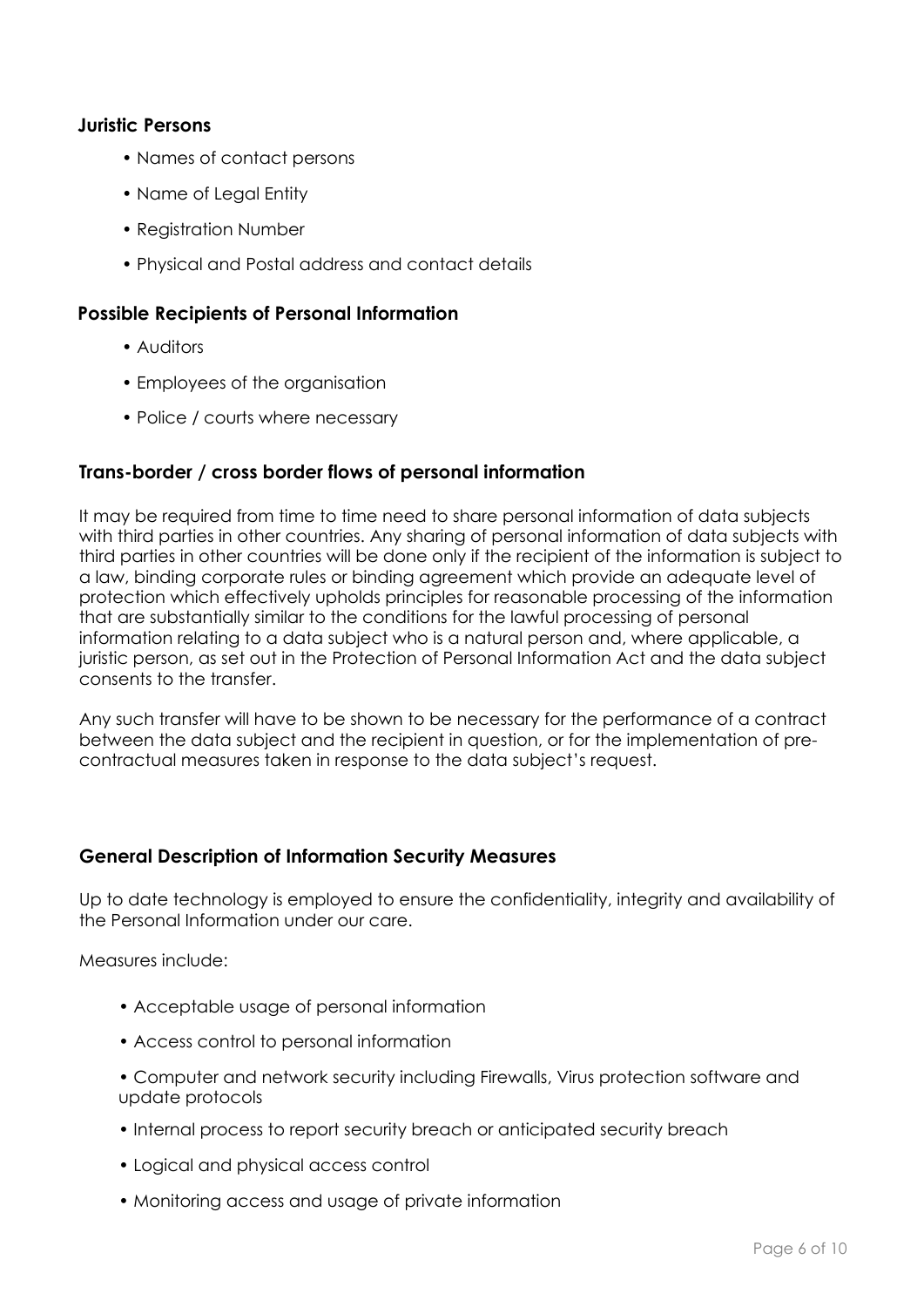• Physical security

We continuously establish and maintain appropriate, reasonable technical and organisational measures to ensure that the integrity of the Personal Information which may be in our possession or under our control, is secure and that such information is protected against unauthorised or unlawful processing, accidental loss, destruction or damage, alteration or access by having regard to the requirements set forth in law, in industry practice and generally accepted information security practices and procedures applicable.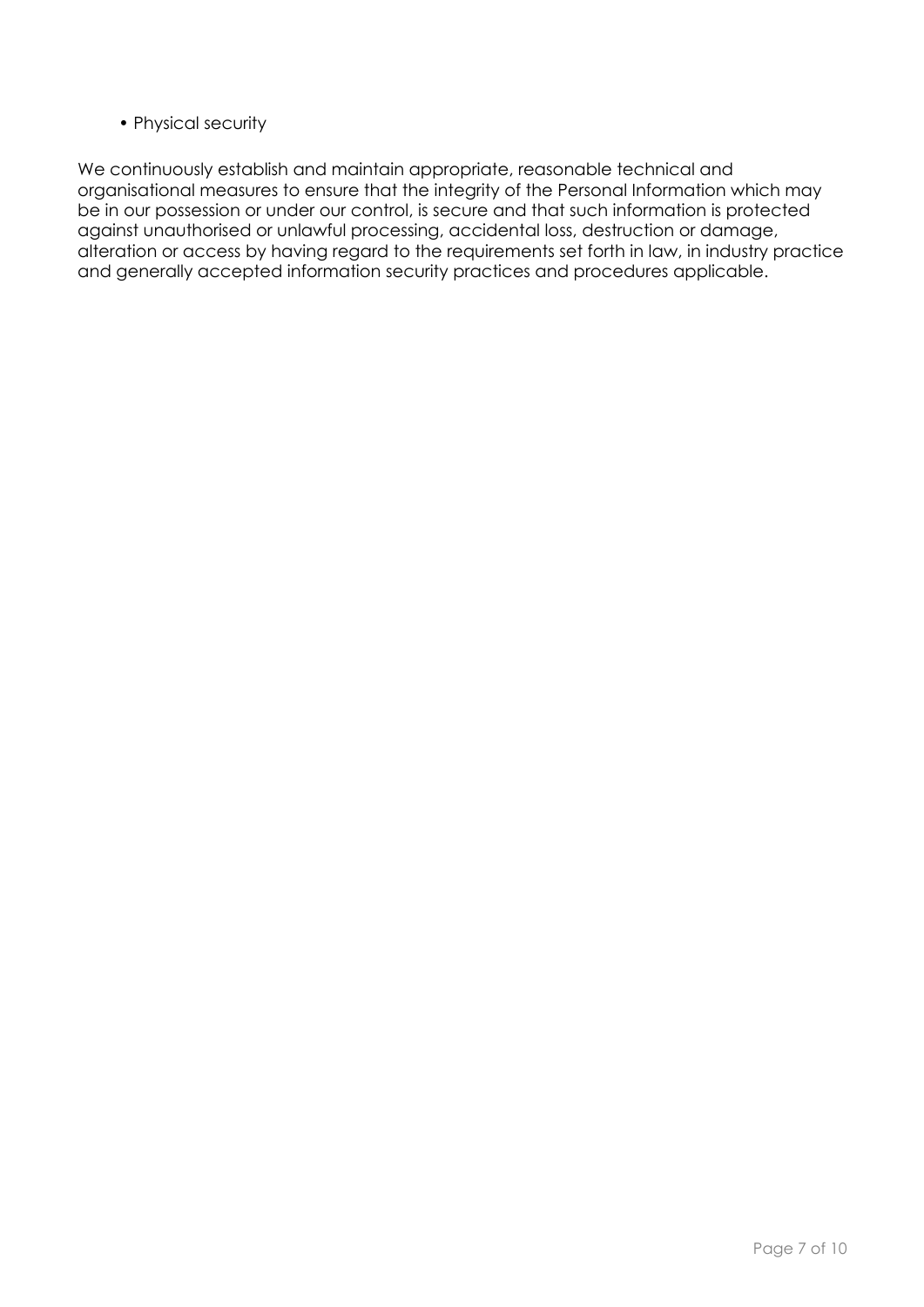# **7. INFORMATION REQUEST PROCEDURE**

- The requester must use the prescribed form to make the request for access to a record. The prescribed form is available from the Head of Business named in Section 2 above. The form is also available from the website of the Department of Justice and Constitutional Development at www.doj.gov.za
- The request must be made to the Head of Business named in Section 2 above. This request must be made to the address, fax number or electronic mail address of the business.
- The requester must provide sufficient detail on the request form to enable the Head of Business to identify the record and the requester. The requester should also indicate which form of access is required. The requester should also indicate if any other manner should be used to inform the requester. If this is the case, please furnish the necessary particulars to be so informed.
- The requester must identify the right that is sought to be exercised or to be protected and must provide an explanation of why the requested record is required for the exercise or protection of that right.
- If a request is made on behalf of another person, the requester must submit proof of the capacity in which the requester is making the request to the satisfaction of Head of Business aforesaid.
- The prescribed request fee must be attached.
- We will respond to your request within 30 days of receiving the request by indicating whether your request for access has been granted or denied.
- Please note that the successful completion and submission of a request for access form does not automatically allow the requestor access to the requested record.

Access will be granted to a record only if the following criteria are fulfilled:

- The record is required for the exercise or protection of any right; and
- The requestor complies with the procedural requirements set out in the Act relating to a request; and
- Access to the record is not refused in terms of any ground for refusal as contemplated in Chapter 4 of Part 3 of the Act.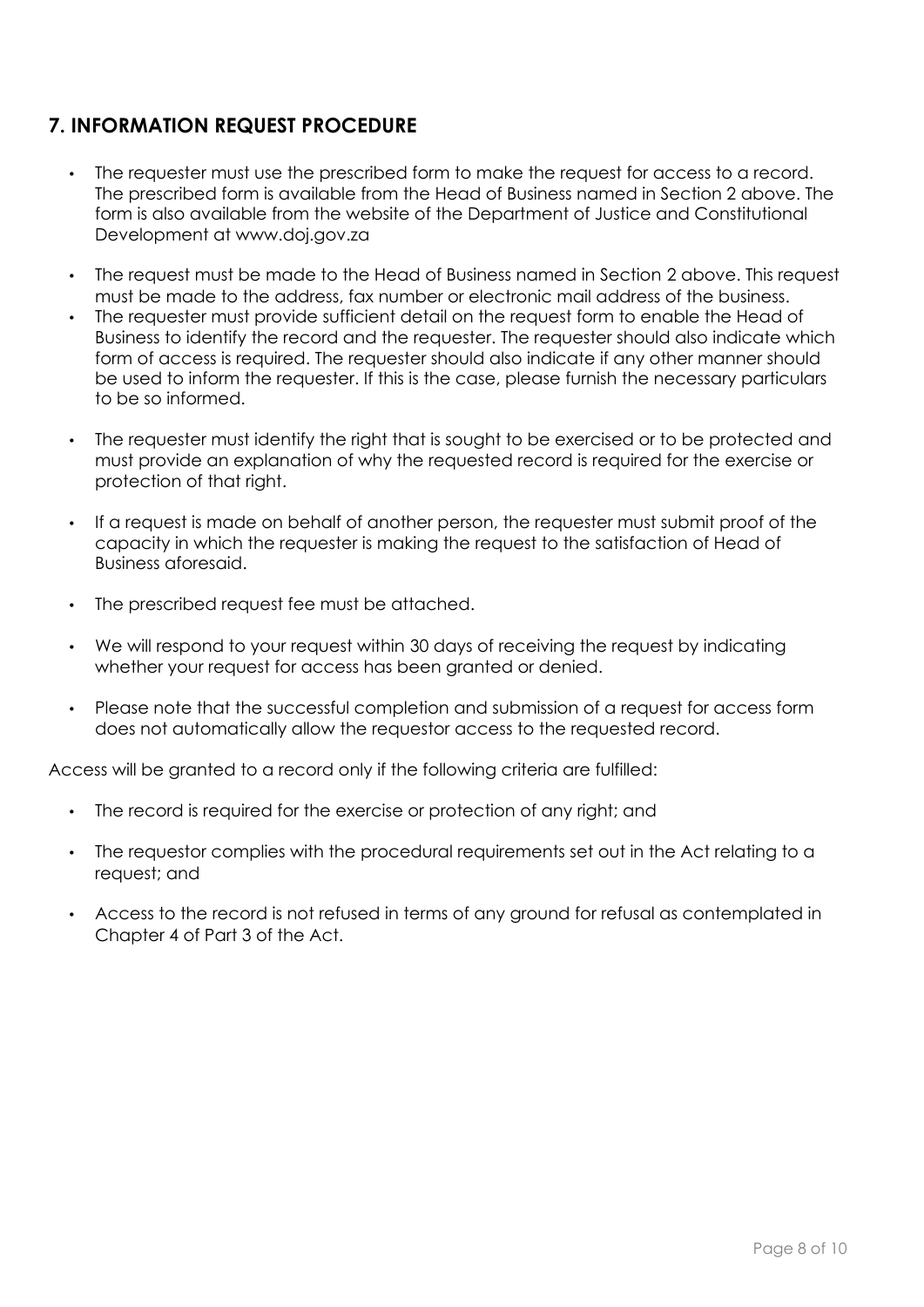### **8. DENIAL OF ACCESS**

Access to any record may be refused under certain limited circumstances. These include:

- The protection of personal information from unreasonable disclosure concerning any natural person;
- The protection of commercial information held concerning any third party (for example trade secrets);
- The protection of financial, commercial, scientific or technical information that may harm the commercial or financial interests of any third party;
- Disclosures that would result in a breach of a duty of confidence owed to a third party;
- Disclosures that would jeopardize the safety or life of an individual;
- Disclosures that would prejudice or impair the security of property or means of transport;
- Disclosures that would prejudice or impair the protection of a person in accordance with a witness protection scheme;
- Disclosures that would prejudice or impair the protection of the safety of the public;
- Disclosures that are privileged from production in legal proceedings unless the privilege has been waived;
- Disclosures of details of any computer programme;
- Disclosures that will put Webtech Solutions CC trading as Deimen Web Development at a disadvantage in contractual or other negotiations or prejudice it in commercial competition;
- Disclosures of any record containing any trade secrets, financial, commercial, scientific, or technical information that would harm the commercial or financial interests of Webtech Solutions CC trading as Deimen Web Development
- Disclosures of any record containing information about research and development being carried out or about to be carried out by Webtech Solutions CC trading as Deimen Web **Development**

If access to a record or any other relevant information is denied, our response will include:

- Adequate reasons for the refusal; and
- Notice that you may lodge an application with the court against the refusal and the procedure including details of the period for lodging the application.